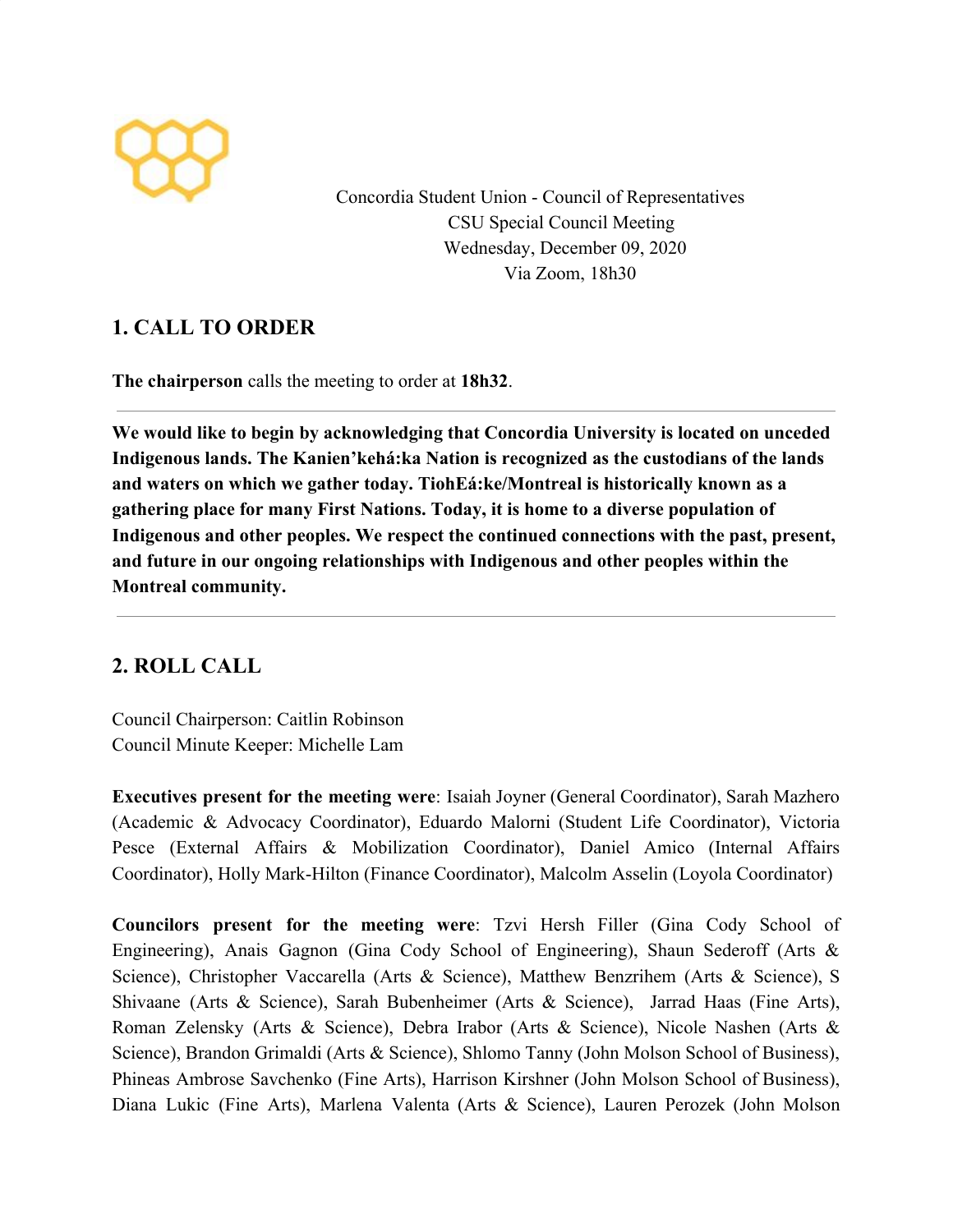School of Business), Wyatt Niblett-Wilson (John Molson School of Business), Margot Berner (Arts & Science), Jeremya Deneault (John Molson School of Business), Howard Issley (John Molson School of Business)

#### **Executives absent for the meeting were:** N/A

**Councilors absent for the meeting were**: James Hanna (Gina Cody School of Engineering), Arieh Barak (Independent), Sean Howard (Gina Cody School of Engineering), Alexander Stojda (Gina Cody School of Engineering), Zachary Williams (Independent), Chelsea Okankwu (John Molson School of Business)

### **3**. **APPROVAL OF THE AGENDA**

**Harrison Kirsher** motions to approve the agenda and all items under consent. Seconded by **Tzvi Hersh Filler**. Motion passes.

## **4. CONSENT AGENDA**

## **5. PRESENTATIONS AND GUEST SPEAKERS**

### **6. APPOINTMENTS**

#### **a) Loyola Committee**

**Malcolm Asselin:** We're working on surveys to understand the issues of Loyola students and create a place for all faculties and associations to discuss. We want to increase engagement at Loyola.

#### **b) Clubs & Space Committee**

**Daniel Amico:** We review budgets and applications from clubs. We meet twice a month.

**Diana Lukic** nominates themselves. Seconded by **Matthew Benzrihem.**

**Diana Lukic:** I love Concordia clubs and have been involved with clubs. I'd love to help! I've dealt with budgets from other committees, such as Student Life. I was previously the President of the German Association.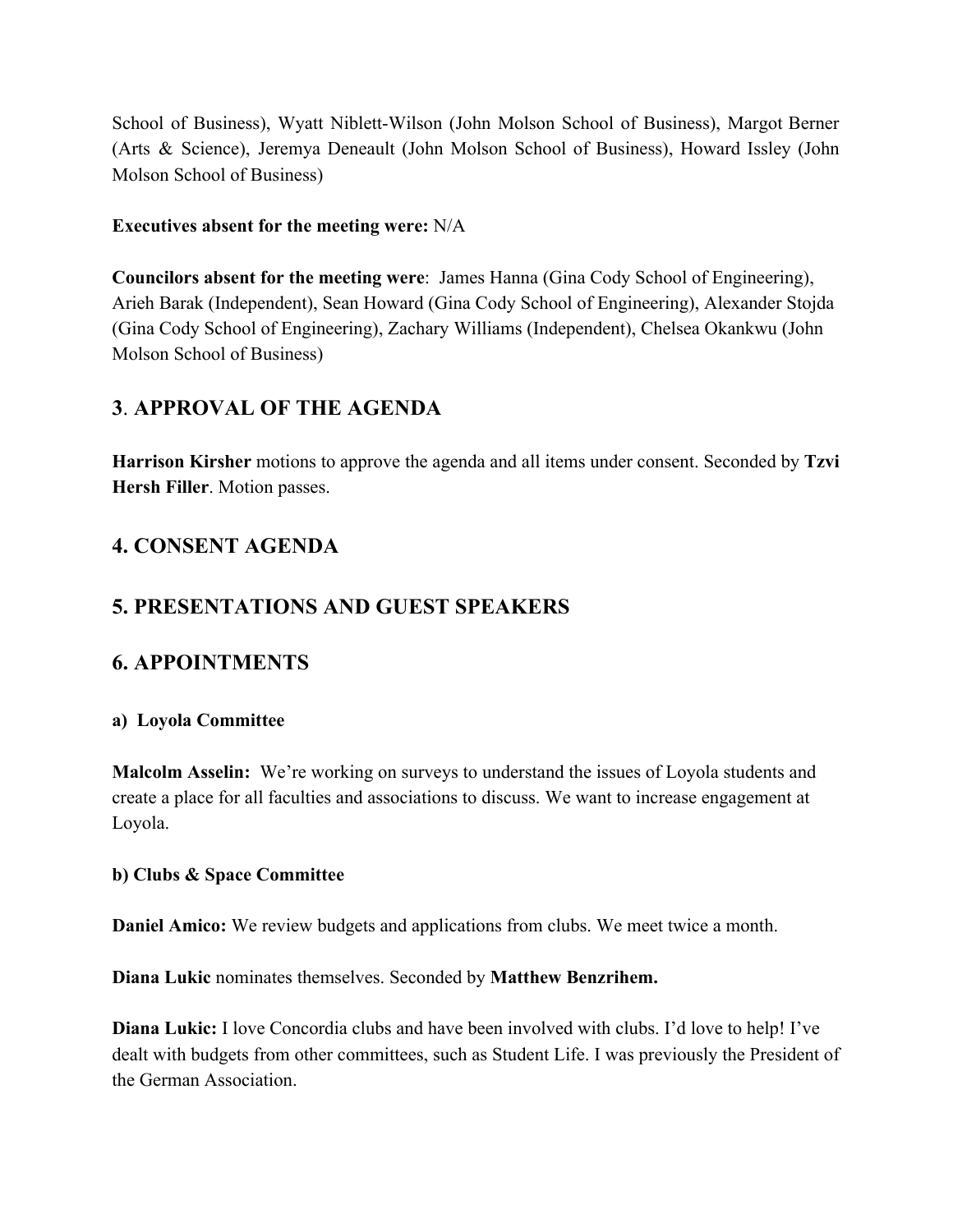**Diana Lukic** is appointed to the **Clubs & Space Committee.**

# **7. RETURNING BUSINESS**

# **8. NEW BUSINESS - SUBSTANTIVE**

### **a) Student Mobilization Committee**

**Matthew Benzrihem** presents the following motion. Seconded by **Harrison Kirshner**. Motion passes.

*WHEREAS* the turnout for the last general election was only 5.6% of eligible electors.

*WHEREAS* general student involvement with the CSU has historically been low.

*WHEREAS* the CSU is tasked with representing the students.

*WHEREAS* a common concern among students is a lack of transparency and openness within the **CSU** 

*BE IT RESOLVED THAT* the CSU establish the "Student Mobilization Ad Hoc Committee" co-chaired by the External Affairs & Mobilization Coordinator and the Student Life Coordinator. *BE IT FURTHER RESOLVED THAT* this committee be tasked with encouraging greater general student involvement with the CSU.

*BE IT FURTHER RESOLVED THAT* the CSU Council members of this committee will act as leaders of a new CSU mobilization task force made up of students at large recruited by the Appointments Committee.

*BE IT FURTHER RESOLVED THAT* there is no official upper limit on membership of this task force.

*BE IT FURTHER RESOLVED THAT* this task force be used to spread awareness of CSU events, opportunities, elections, services; especially among first years.

*BE IT FURTHER RESOLVED THAT* since the Campaigns and Communications staff are unionized employees, and these are volunteers, this task force be kept separate from the Campaigns and Communications department and not directly related to the campaigns. *BE IT FURTHER RESOLVED THAT* this committee be tasked with receiving student ideas and suggestions and bringing regular concerns to council. The committee will also be mandated to provide an end of year report on how to further engage students based on their findings.

**Matthew Benzrihem:** The CSU elections had a great turnout but we should aim for higher. A task force would do a lot of good and opens up doors. We could send people into first-year classes to increase awareness.

**Daniel Amico:** We should include the Communications department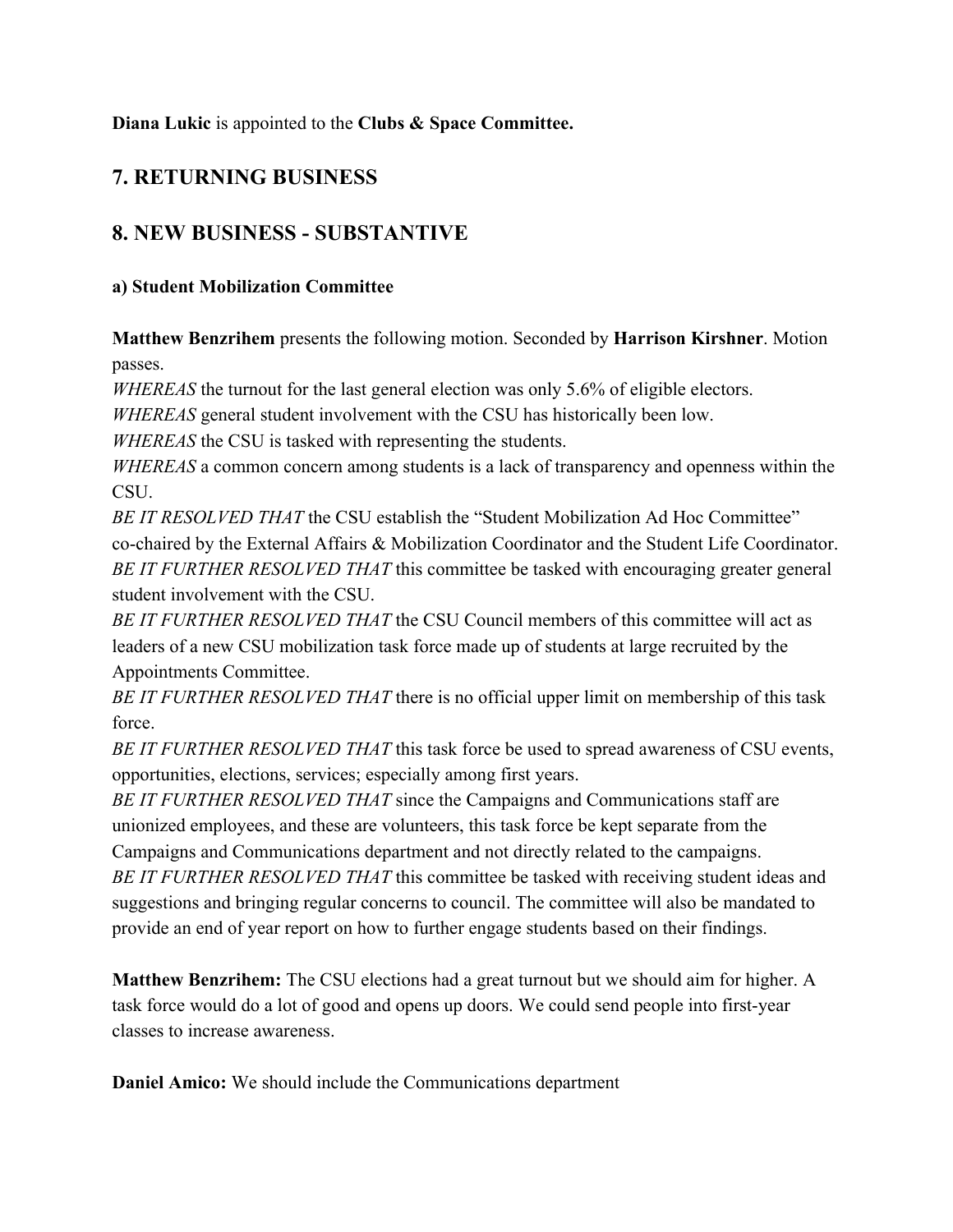**Daniel Amico** presents the following amendment. Seconded by **Harrison Kirshner**. Motion passes.

*BE IT FURTHER RESOLVED THAT* since the Campaigns and Communications staff are unionized employees, and these are volunteers, this task force be kept separate from the Campaigns and Communications department and not directly related to the campaigns.

**Phineas Ambrose Savchenko:** Why are they separate?

**Daniel Amico**: Our staff are unionized, we can't do their jobs. We become liable for grievance if we do their jobs. We just have to make sure we aren't interfering with our employees

**Phineas Ambrose Savchenko:** Can they still work together?

**Daniel Amico:** Yes

**Victoria Pesce:** Nichole is supposed to be attending?

**Daniel Amico**: For external

**Victoria Pesce:** We should make sure that the CSU logo isn't included unless it went through the communications department first

**Victoria Pesce** presents the following amendment. Seconded by **Daniel Amico**. Motion passes. *BE IT FURTHER RESOLVED THAT* the CSU's logo not be used on promotional material from this committee without approval of the Comms department.

**Lauren Perozek:** I feel like this could have been done with more coordination with different faculties and associations. When this committee forms, we could be the building blocks or extend an olive brand to the different associations to increase engagement.

**Matthew Benzrihem:** That's a great idea.

**Lauren Perozek:** Maybe we can have a student-at-large seat from each faculty association.

**Margot Berner:** Will there be a budget line, how will the voting be done? Is it just council members who can vote?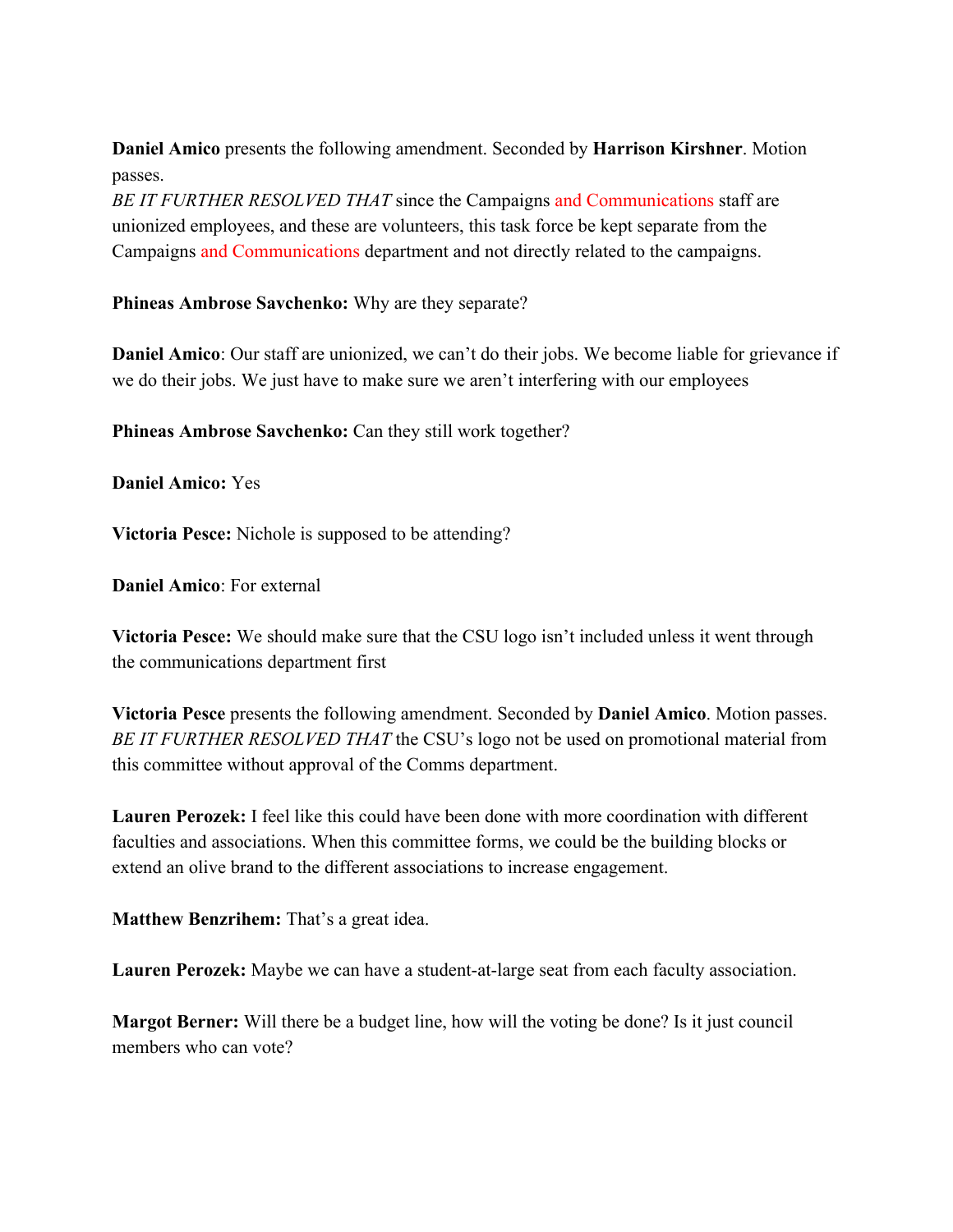**Matthew Benzrihem:** There is no limit of members to allow the committee to have flexibility. There is currently no budget line at the moment. Setting up the committee shouldn't cost too much. Council will also be more like leadership in this task force but there won't be formal votes.

**Daniel Amico:** We're starting appointments next Wednesday. If we want student-at-large seats, can I make a call out?

#### **Matthew Benzrihem:** Yes

**Margot Berner:** Should we make an amendment to dictate how many seats are available?

**Margot Berner** presents the following amendment. Seconded. Motion passes. *BE IT FURTHER RESOLVED THAT* the official membership would be 4 councillors and 2 student-at-large.

**Victoria Pesce:** I don't know if logistically this is the right thing to do, but in theory this is great. I don't want to deter the Campaigns department from promoting the campaign of the year.

**Hadassah Alencar (**The Concordian**):** The committee is made up of executives and councillors? Those will be the leaders of the task force, which will then be made up of students at large?

#### **Matthew Benzrihem:** Yes

**Daniel Amico:** So there will now be students at large on the committee too? Maybe before we recruit SaL, the committee can be made of execs and councillors until we get the ground running? I feel like this doesn't need to be so formal.

**Harrison Kirshner**: Campaigns do a great job at promoting causes the CSU cares about. The problem is that regular students don't know what the CSU is. That's where this committee can come in. This committee can be used to create awareness of the CSU, and the Campaigns committee can be focused on promoting our campaigns. I think this can guide students to campaigns.

**Sarah Mazhero**: I like the spirit of this. I'm concerned about getting grieved for this. It overlaps with the job description of some of our employees, specifically Campaigns.

**Margot Berner** presents the following amendments. Seconded. Motion passes.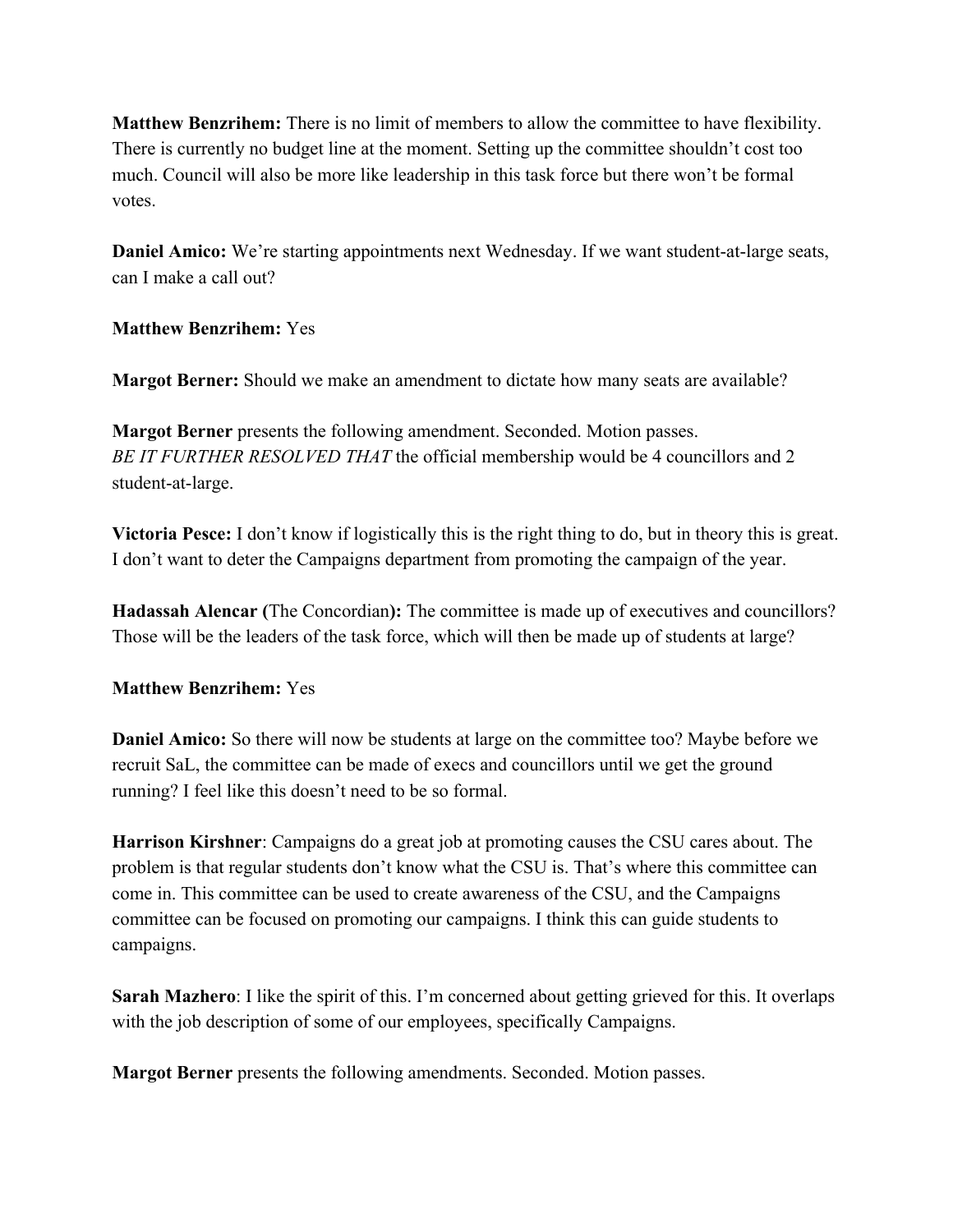*BE IT FURTHER RESOLVED* that this committee be tasked with engaging students on the internal structure of the CSU.

**Margot Berner** motions to strike the following motions. Seconded. Motion passes. *BE IT FURTHER RESOLVED THAT* this committee be tasked with encouraging greater general student involvement with the CSU.

*BE IT FURTHER RESOLVED THAT* this task force be used to spread awareness of CSU events, opportunities, elections, services; especially among first years.

**Lauren Perozek:** How does this committee plan on accomplishing their goals?

**Matthew Benzrihem:** We can get the task force to go to classes and give a presentation on the CSU and explain the basics.

**Anais Gagnon:** Why does this have to be a committee?

**Matthew Benzrihem:** It will be more structured and organized. People in this committee can focus on this.

**Margot Berner** motions to table this discussion to the next RCM. Seconded by **Lauren Perozek**. Opposed by **Matthew Benzrihem.** Motion fails.

**Margot Berner:** This is a great idea but the executives can look at the job descriptions of Campaigns and Communications to see if there are any conflicts.

**Victoria Pesce:** I suggest that we have a meeting with interested councillors to discuss the logistics and sustainability of this committee. I would be willing to hold that meeting.

**S Shivaane:** Why do we need to postpone this? Postponing it goes against the spirit of the motion. Can we ensure that the description of this committee is vague enough to avoid legal issues?

**Daniel Amico:** If we make the committee now and discover a problem later, it would be a waste of time for the councillors who go to these meetings.

**Lauren Perozek:** Don't we need a budgetary impact line?

**Victoria Pesce**: I've raised my concerns about this to Matthew before this meeting.